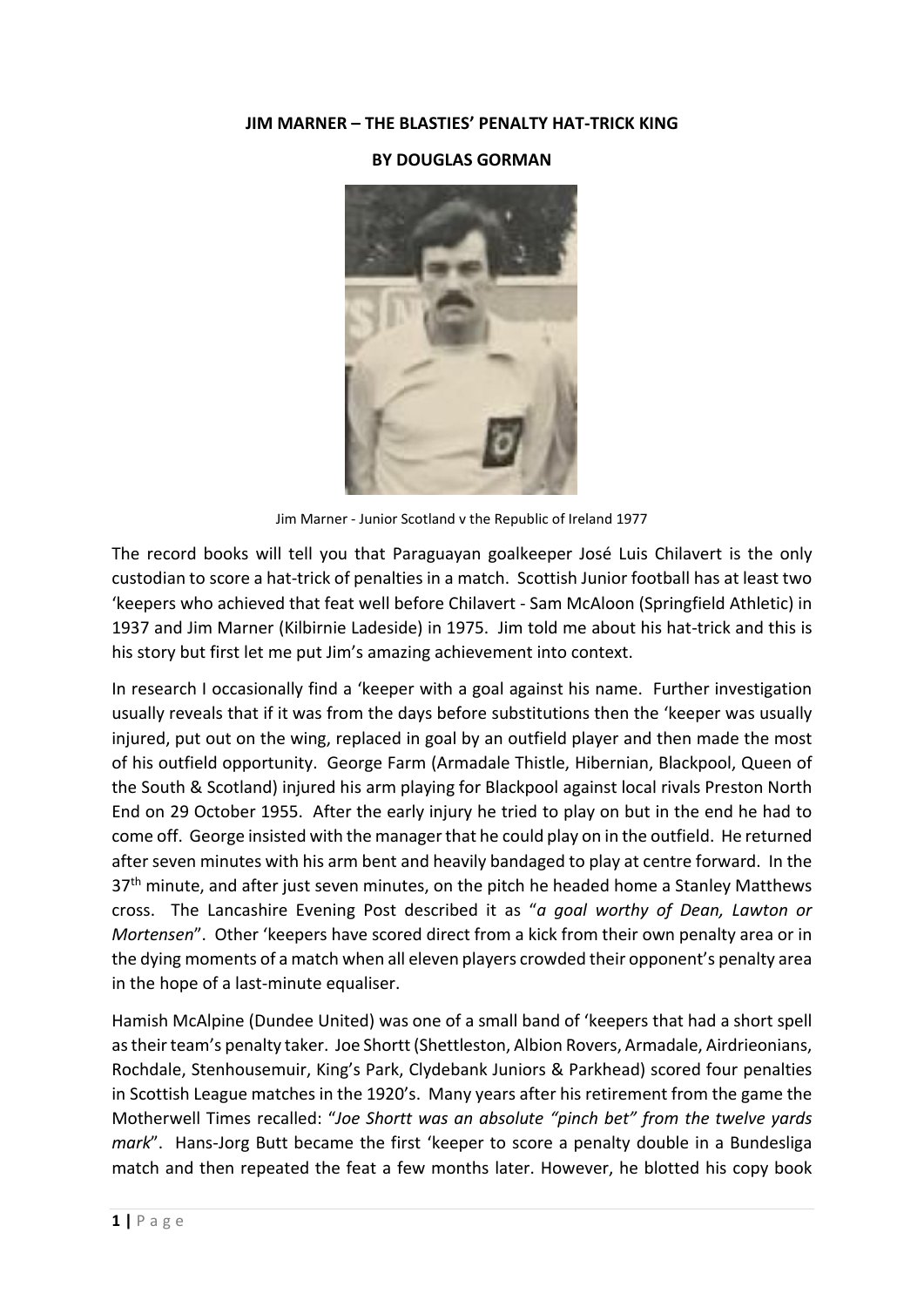when after scoring from the spot against Schalke and accepting the congratulations of his team mates he was eventually approaching his own goal only to see the ball from a quickly taken kick-off fly over his head and end up in his own net!

Goalkeepers have scored hat-tricks but only when they found themselves playing as emergency strikers. In the days of only one substitute Jim Platt (Middlesbrough and Northern Ireland) travelled as 13<sup>th</sup> man with the Middlesbrough reserves to a match at Lincoln City. One of the team fell ill on the journey promoting Jim to the bench. A hamstring injury to a player early in the game saw Jim in action as a striker and he scored three goals including a header.

Hat-tricks for outfield players are infrequent. The term hat-trick was adopted from cricket where in an early match a bowler took three consecutive wickets and the spectators made a cash collection and bought him a hat. Today in football the match ball is presented to the player. In Scottish senior league and cup football I believe that a hat-trick of penalties in a match has only been achieved 15 times and never by a goalkeeper. Little is known of Sam McAloon's achievement for Springfield Athletic against Duntocher Hibs on 14 August 1937. The Kirkintilloch Herald match report under the headline "*Deadshot Sam M'Aloon's hat trick*" recorded that:

*"Goalkeeper Sam picked up his musket and thundered all three past vis-à-vis Easton in the Hibs goal. His was a feat Springfield football folks will talk about until they lose their power of speech."*

Sam appears to have taken on the role of regular penalty-taker for his team after that performance.

Jim Marner's achievement was on 30 August 1975 in a Jackie Scarlett Cup tie at the home of their fierce local rivals Beith. The Jackie Scarlett Cup was the Ayrshire League Cup named in memory of the father of Ayr hotelier John Scarlett who, along with his brother George and others, revived the fortunes of Whitletts Victoria FC. José Luis Chilavert also scored his hattrick in a derby match this time in west Buenos Aires for Vélez Sarsfield against Ferro Carril Oeste in the Clásico del Oeste in November 1999.

Jim told me that his approach to penalty-taking very rarely changed. On the award of a penalty he would run forward and stop at the half-way line to tie his laces to give him time to gather himself and to keep his opposite number waiting. As Jim approached the penalty area he would not look at the 'keeper. The referee would have already put the ball on the penalty spot, however, Jim would then pick it up. If there was any hint of a delay he would keep the ball and walk away with it still not looking at the 'keeper. He would re-position the ball when he was ready to take the penalty kick. He would then turn around and stride up before striking the ball hard with the outside of his right foot. The 'keeper would be facing a ball that was bending away from his left side with pace. The first penalty was scored at the top end of Bellsdale Park that has a slope. The other penalties were awarded at the bottom end. Perhaps it was those moments tying his laces made Jim decide to change his mind on where his third penalty kick was destined. After all Maurice "Mo" Dunne (ex-Dumbarton and Clydebank) in the Beith goal may have worked out what to do having had two unsuccessful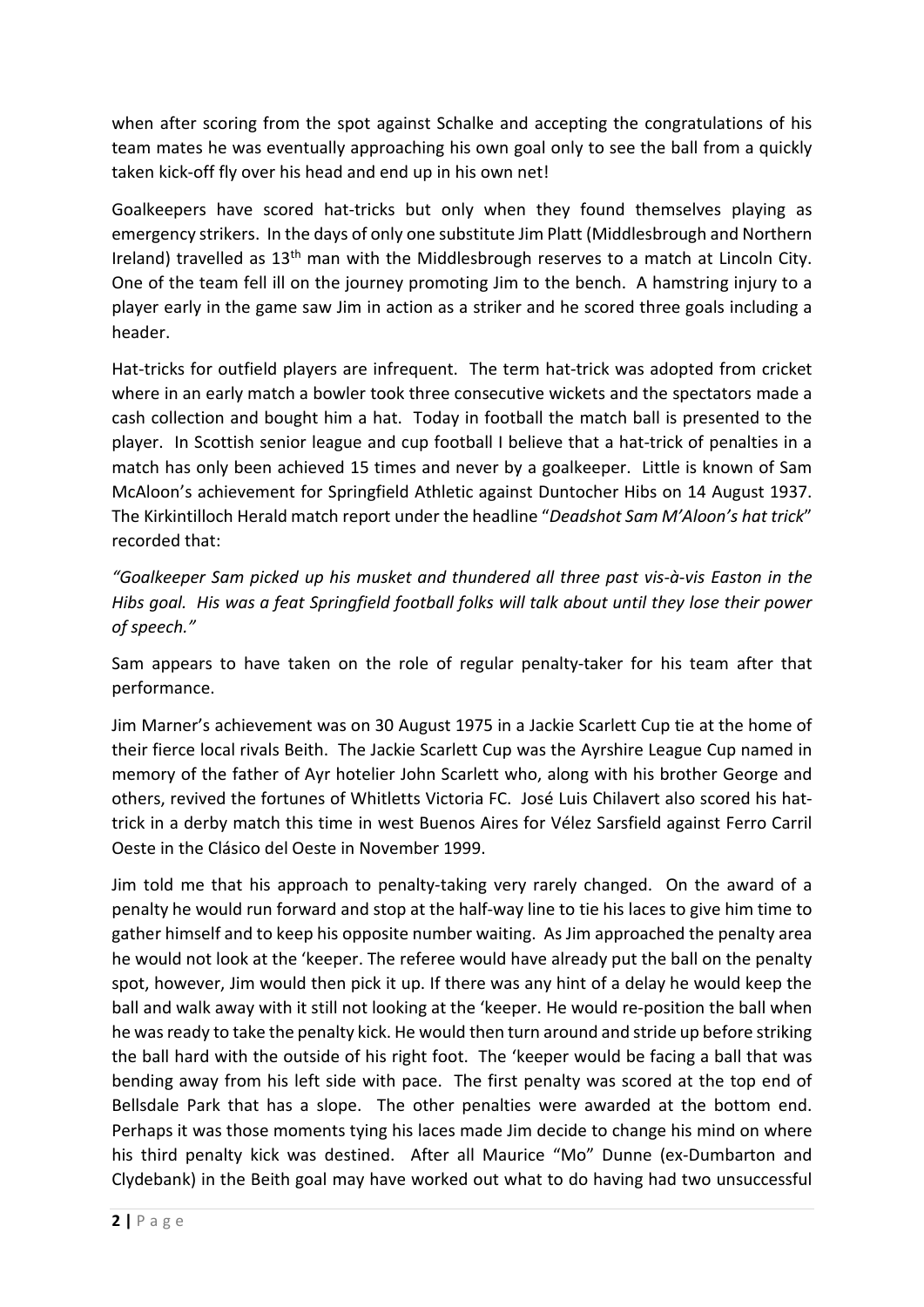attempts already. His mind may well have been made up when Mo shouted: "*I bet you a fiver I save this one Jim*". Although Jim cannot recall it, it was reported that Jim replied: "*you're on*". Jim struck the ball with the inside of his right foot to the 'keeper's right side and scored. Before running back to his own goal he shouted to Mo: "*That's a fiver you owe me*".



Jim Marner scoring the third of his three penalties against Beith. With thanks to the Ardrossan and Saltcoats Herald for permission to reproduce this photograph.

By all accounts the match was a typically feisty Garnock Valley derby. Jim scored his first penalty after five minutes when Beith's Stuart Hodge and Ladeside's John McCool collided and the Beith player was judged to be at fault. After just 10 minutes the referee took the players off the pitch for 15 minutes to allow order to be restored after a pitch invasion by young spectators. After the play resumed Ladeside scored two more goals through Ronnie Cooke and John McCool to go in at half-time leading 3-0. Five minutes into the second-half Beith were on the attack and a good move gave George Headley an opportunity from 20 yards that beat Jim. Thoughts of a Beith come-back came to nothing when Tommy McGill beat three Beith players to lay on Ladeside's fourth goal for Ronnie Cooke. Twenty minutes from the end Ronnie Cooke was pulled down in the Beith penalty area and Jim was called forward for the second time. He completed his hat-trick with a penalty five minutes before the end to a seal a 6-1 win after Ronnie Cooke was fouled again.

Jim told me that in all his penalties the only time he changed corners was in the third penalty in his hat-trick match and a game against Hurlford United. All his penalties? Due to failings by his team mates he volunteered to take a penalty. They found he was good at it and was given the job permanently. When Jim was inducted into the Kilbirnie Ladeside Hall of Fame in December 2019 his presentation was made by former captain and coach Jim Hughes (ex-Dumbarton, Airdrie, Ayr United and Stranraer) who recalled going to a Ladeside match with his dad when Jim took a penalty and said: "*in usual circumstances if your 'keeper took a penalty you would xxxx yourself, but with Jim we did not as we knew he would not miss. He would score and it was a goal every time*".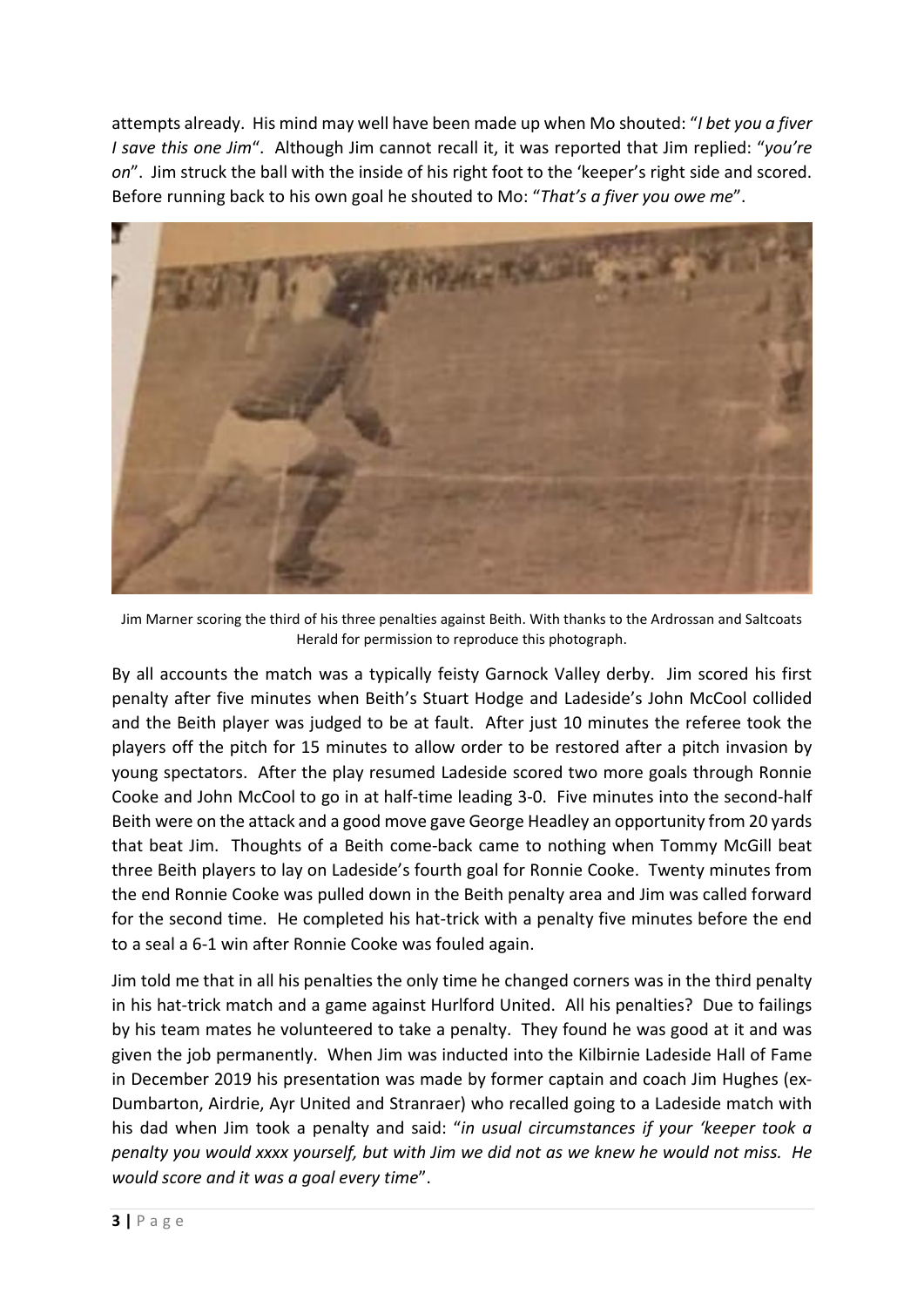Jim recalls that his first penalty was the tenth goal in a 10-0 demolition of Maybole in the Supplementary Cup in 1975. The match report said: "*Goalkeeper Marner was elected to take it and to the biggest cheer of the day he ran up the park and scored off the post*". Jim continued as regular penalty-taker and scored 7 or 8 penalties in the 1975/76 season. These included in key games at the end of the season. In the National Dryborough Cup Final against Carnoustie Panmure at Prestonfield, Linlithgow on 5 June 1976 when he blasted home a 79<sup>th</sup> minute spot kick awarded after Jim Inglis was floored. Ladeside won 6-1 and the professional players shared a £600 bonus pot from the club. Two days later on 7 June he was called on again. This time it was the semi-final of the Whitbread Cup against Cumnock at Dam Park, Ayr. He scored from the spot to see Ladeside into the final against Shettleston at Somervell Park, Cambuslang on 12 June. Jim's services from the penalty spot were not required in the final. The ordering off of full back George McFarlane early in the first-half did not help the Ladeside cause. Two goals by Paul McGuire (later Shrewsbury Town, Stoke City, Tacoma Stars and Port Vale) could not prevent Kilbirnie losing 2-3. Ladeside met Cumnock again when the two clubs contested the Ayrshire League championship decider at Merksworth Park, Dalry. Jim was on target from the spot once again in Ladeside's win.

Moving into the 1976/77 season Jim continued his penalty-taking and started in a pre-season friendly. Jim believes that he had scored 19 penalties before he missed one. He did not neglect his conventional duties and thinks at one stage in the season he had scored eight and saved five spot kicks. Jim played in a great Ladeside team but even with very good players in front of him he was at one time second top goal scorer behind Ronnie Cooke. In the 1976/77 season Jim says he scored 10 penalties although newspaper reports of his extraordinary deeds puts that number at 13 or 14. Unfortunately Jim is not aware of his penalty-taking ever being recorded on film. The closest was the televised Junior Cup final in 1977 between Kilbirnie and Kirkintilloch Rob Roy but Jim's services were not called upon that day. In the 1977/78 season he scored four penalties and after a spell playing in Australia he returned to score three in the 1978/79 season. More penalties followed and Jim reckons his tally at Ladeside was at least 35.

When Jim started in the Junior game Jim quickly made a reputation as one of the best goalkeepers due to his "*his staccato step, air of cool assurance and goalkeeping feats*". He vehemently denied that his lack of height was an issue and was rightly upset when his height of 5ft 9¼ins was mis-reported in a local newspaper. He had a trial with Notts County and later rejected offers from both Stranraer and Dumbarton as he was getting better terms playing in Junior football.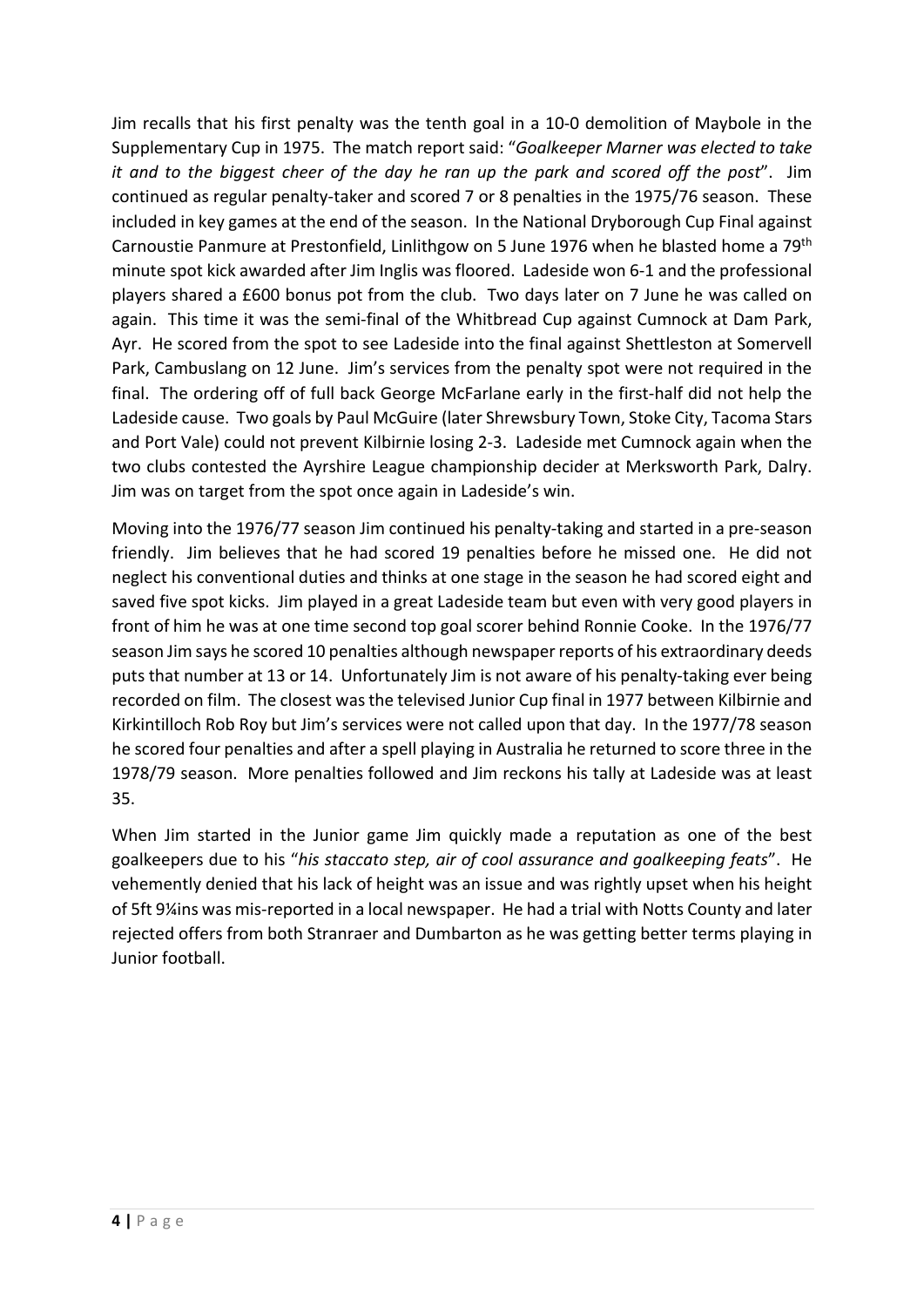

Jim Marner in action in his own penalty area. With thanks to the Ardrossan and Saltcoats Herald for permission to reproduce this photograph.

Jim was born on 8 March 1955 and grew up in Greenock. He had not always been a goalkeeper and as a youngster he had played outfield in the under-14 age group but was a goalkeeper in the under-15's. He played for his school team and had his first experience at a big ground when he played in a schools cup final at Cappielow. His PT teacher was a former footballer, Canadian-born John Little (Queen's Park, Rangers, Morton and Scotland – amateur & full). Jim modestly told me that many club scouts wanted to talk to him. However, he heeded the advice of his school teachers to sign for a local team. Future Morton manager Eric Smith (Celtic, Leeds United, Morton and Scotland) was a coach at the Cappielow club at the time Jim was leaving school at 15 years of age. Legendary chairman Hal Stewart was selecting the team but Eric signed the young 'keeper on an S-form (schoolboy form) in May 1970. He went full-time on the groundstaff with Michael Hepburn and Charlie Brown. Already on the groundstaff were future Scotland international Joe Jordan and Neil Orr (West Ham United, Hibernian, St Mirren and Queen of the South). Jim would train with the first team alongside Lief Neilson and Erik Sørensen, the goalkeeping element of Morton's Viking Invasion. Jim's fond memory is as a 15 year old travelling to training with Lief in the Dane's Ford Mustang. After training he would work on the pitch under the direction of Capplielow groundsman Dick Asbury. Jim had already played in the Morton youth team and at just 15 years of age he made his debut in the reserves at Central Park, Cowdenbeath on 6 February 1971. It was a baptism of fire for Jim with Cowdenbeath winning 5-2.

In July 1971 the Morton youth team participated in an international youth tournament ("Cowal '71") hosted in Dunoon for teams from West Germany, Norway, Iceland and Scotland. A tournament highlight for Jim was selection in the 15-man pool for the Scottish team, selected from Morton, Glasgow Rangers and Cowal Boys Club, that played West Germany (CfB Cologne, Frankfurt 1899 EV and SV Viktoria). In the pool with Jim was Neil McFarlane (Cowal) and Archie Petrie (Morton) who both went on to be play for Scottish Schools (under -18) and Neil went on to play for the Scottish amateur youth team. Neil McNab (Morton) went on to represent Scotland at under-18 and under-21 levels. The Scottish star of the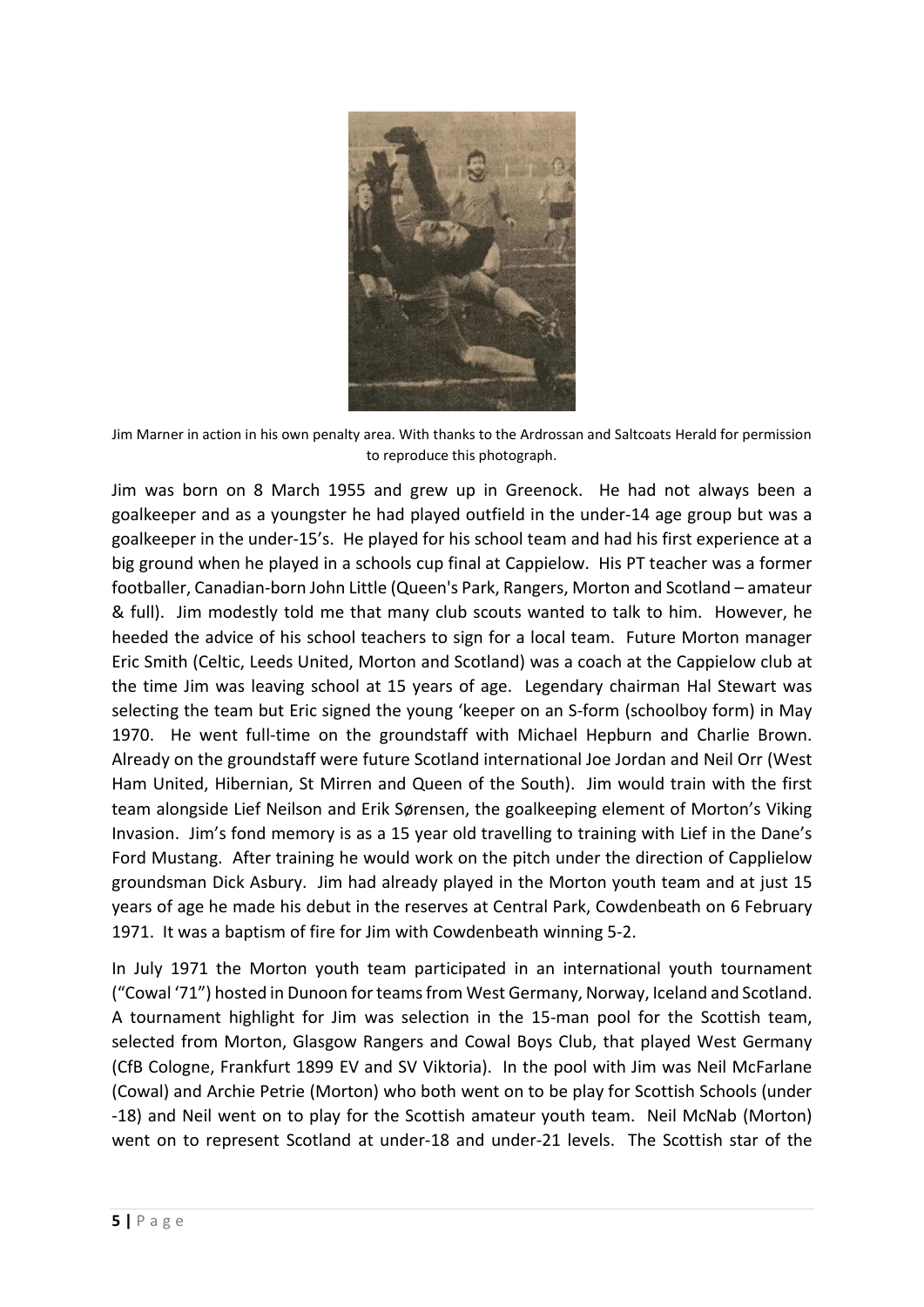tournament was Billy McNicol (Cowal) who Rangers signed a month after "Cowal '71" and went on to play for Scotland at under-18 level.

Jim left Morton in October 1971 when Hal Stewart had seemed less than enthusiastic for Jim to put pen to paper on a professional contract. Jim had done his homework and knew that without a contract offer within six months of leaving school he was a free agent. Jim joined Ventura Juveniles for the rest of that season to keep playing. He moved on to Shamrock Juveniles where he played for two seasons (1972/73 & 1973/74). At 19 years of age he signed for Kilbirinie Ladeside in March 1974 and enjoyed four trophy-ladened season with the club. Ladeside were Ayrshire Regional Junior League – North champions in 1974/75 conceding a miserly 18 goals in 18 matches. In 1975/76 they went one better and defeated South champions Cumnock, with Jim scoring a penalty, to become Ayrshire League champions. In 1976/77 with the league now converted to a first and second division set-up Ladeside were crowned league champions again. The club enjoyed cup success as well. As I have mentioned, the Junior Cup was won in 1976/77. The season before they had won the National Drybrough Cup competed for by the champions of the junior leagues around the country. They also won the Ayrshire Cup twice in 1974/75 and 1975/76. Jim earned a Junior cap when he played against the Republic of Ireland on 17 September 1977 at Tolka Park, Dublin. Alongside Jim were Kilbirnie team mates Ian Baillie and Tommy McGill and on the bench as team manager Bobby Davidson from Ladeside. Unfortunately Scotland lost 1-2. At the end of the 1977/78 season Jim left for Australia and joined Melbourne club Fitzroy Alexander FC that played in the National Soccer League at Olympic Park. The club changed its name to Heidelberg United the following season. Many Scottish players played in Australia at this time and many top players, including Graeme Souness, could "guest" for clubs for six matches.

Jim played eight league matches for the club together with other cup ties that included a penalty against Canberra City in a penalty shoot-out. Jim returned from Australia in May 1979 and re-joined Kilbirnie for the 1979/80 season. He was soon back in his old ways scoring a penalty in the first league match to secure a 4-3 win at Irvine Meadow XI. Jim continued to play at Valefield Park until he signed for Kilwinning Rangers in December 1982. He moved on to Arthurlie for the 1984/85 season. He later played for Ardrossan Winton Rovers in 1985/86 before joining his last club, Largs Thistle, in 1987 where he remained until he hung up his gloves (and shooting boots!) at the age of 34 in 1989.

Junior football is full of stories and one of his concerned team mate Ada McLaughlin in a friendly against Campsie Juveniles. Jim lined up a wall of four players including Ada, to defend a free kick. The Campsie player struck the ball, Ada ducked and Jim dived full length to save the shot Ada should have stopped. Jim's dive ended when he hit the goalpost and was carried off with a neck injury. He was still being treated by the local doctor when the players trooped in at the end of game. Jim asked Ada: "*Why did you duck and not head the ball?*" He replied: "*I just got my hair done this morning and I'm going out in Irvine tonight*".

In talking to Jim it is clear that he cannot quite believe his own football career. Training beside Joe Jordan as a 15 year old, winning all the top Junior honours and representing his country at Junior level, playing against some of the top players of the day in Australia and, of course, his penalty tally. It has made a fascinating story.